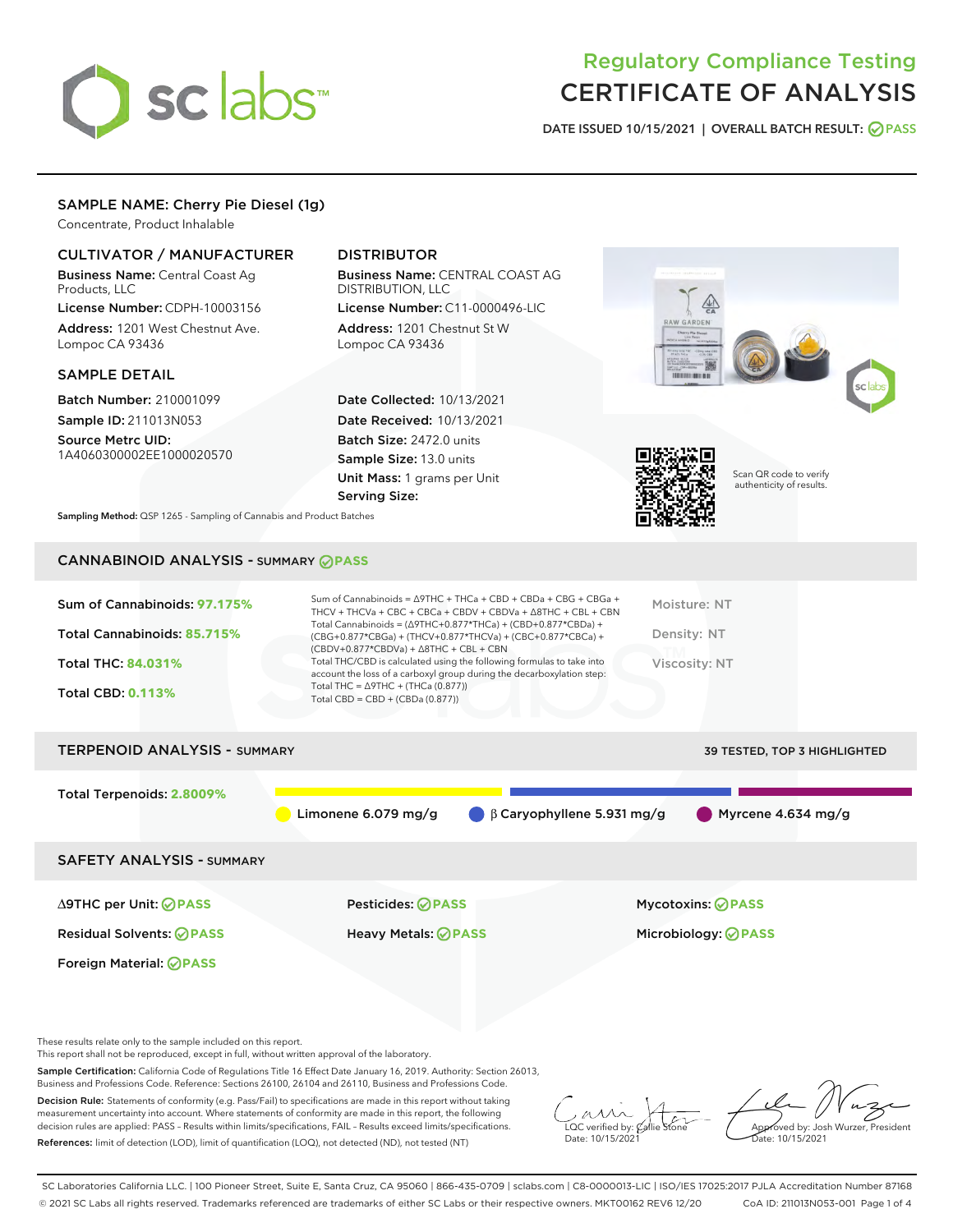



CHERRY PIE DIESEL (1G) | DATE ISSUED 10/15/2021 | OVERALL BATCH RESULT: @ PASS

# CANNABINOID TEST RESULTS - 10/15/2021 2 PASS

Tested by high-performance liquid chromatography with diode-array detection (HPLC-DAD). **Method:** QSP 1157 - Analysis of Cannabinoids by HPLC-DAD

### TOTAL CANNABINOIDS: **85.715%**

Total Cannabinoids (Total THC) + (Total CBD) + (Total CBG) + (Total THCV) + (Total CBC) + (Total CBDV) + ∆8THC + CBL + CBN

TOTAL THC: **84.031%** Total THC (∆9THC+0.877\*THCa)

TOTAL CBD: **0.113%**

Total CBD (CBD+0.877\*CBDa)

TOTAL CBG: 0.93% Total CBG (CBG+0.877\*CBGa)

TOTAL THCV: 0.329% Total THCV (THCV+0.877\*THCVa)

TOTAL CBC: 0.312% Total CBC (CBC+0.877\*CBCa)

TOTAL CBDV: ND Total CBDV (CBDV+0.877\*CBDVa)

| <b>COMPOUND</b>  | LOD/LOQ<br>(mg/g)          | <b>MEASUREMENT</b><br><b>UNCERTAINTY</b><br>mg/g | <b>RESULT</b><br>(mg/g) | <b>RESULT</b><br>(%) |
|------------------|----------------------------|--------------------------------------------------|-------------------------|----------------------|
| <b>THCa</b>      | 0.05 / 0.14                | ±23.519                                          | 915.12                  | 91.512               |
| <b>A9THC</b>     | 0.06 / 0.26                | ±1.299                                           | 37.75                   | 3.775                |
| <b>CBGa</b>      | 0.1 / 0.2                  | ±0.47                                            | 9.0                     | 0.90                 |
| <b>THCVa</b>     | 0.07/0.20                  | ±0.179                                           | 3.75                    | 0.375                |
| <b>CBCa</b>      | 0.07/0.28                  | ±0.140                                           | 2.87                    | 0.287                |
| <b>CBG</b>       | 0.06/0.19                  | ±0.054                                           | 1.37                    | 0.137                |
| <b>CBDa</b>      | 0.02/0.19                  | ±0.038                                           | 1.29                    | 0.129                |
| <b>CBC</b>       | 0.2 / 0.5                  | ±0.02                                            | 0.6                     | 0.06                 |
| $\triangle$ 8THC | 0.1/0.4                    | N/A                                              | <b>ND</b>               | <b>ND</b>            |
| <b>THCV</b>      | 0.1 / 0.2                  | N/A                                              | <b>ND</b>               | <b>ND</b>            |
| <b>CBD</b>       | 0.07/0.29                  | N/A                                              | <b>ND</b>               | <b>ND</b>            |
| <b>CBDV</b>      | 0.04 / 0.15                | N/A                                              | <b>ND</b>               | <b>ND</b>            |
| <b>CBDVa</b>     | 0.03 / 0.53                | N/A                                              | <b>ND</b>               | <b>ND</b>            |
| <b>CBL</b>       | 0.06 / 0.24                | N/A                                              | <b>ND</b>               | <b>ND</b>            |
| <b>CBN</b>       | 0.1/0.3                    | N/A                                              | <b>ND</b>               | <b>ND</b>            |
|                  | <b>SUM OF CANNABINOIDS</b> |                                                  | 971.75 mg/g             | 97.175%              |

### **UNIT MASS: 1 grams per Unit**

| ∆9THC per Unit                        | 1120 per-package limit     | 37.75 mg/unit<br><b>PASS</b> |
|---------------------------------------|----------------------------|------------------------------|
| <b>Total THC per Unit</b>             |                            | 840.31 mg/unit               |
| <b>CBD per Unit</b>                   |                            | <b>ND</b>                    |
| <b>Total CBD per Unit</b>             |                            | $1.13$ mg/unit               |
| Sum of Cannabinoids<br>per Unit       |                            | 971.75 mg/unit               |
| <b>Total Cannabinoids</b><br>per Unit |                            | 857.15 mg/unit               |
| <b>MOISTURE TEST RESULT</b>           | <b>DENSITY TEST RESULT</b> | <b>VISCOSITY TEST RESULT</b> |

Not Tested

Not Tested

Not Tested

TERPENOID TEST RESULTS - 10/15/2021

Terpene analysis utilizing gas chromatography-flame ionization detection (GC-FID). **Method:** QSP 1192 - Analysis of Terpenoids by GC-FID

| <b>COMPOUND</b>         | LOD/LOQ<br>(mg/g) | <b>MEASUREMENT</b><br><b>UNCERTAINTY</b><br>mg/g | <b>RESULT</b><br>(mg/g)                          | <b>RESULT</b><br>$(\%)$ |
|-------------------------|-------------------|--------------------------------------------------|--------------------------------------------------|-------------------------|
| Limonene                | 0.005 / 0.016     | ±0.0869                                          | 6.079                                            | 0.6079                  |
| $\beta$ Caryophyllene   | 0.004 / 0.012     | ±0.2111                                          | 5.931                                            | 0.5931                  |
| <b>Myrcene</b>          | 0.008 / 0.025     | ±0.0598                                          | 4.634                                            | 0.4634                  |
| $\alpha$ Humulene       | 0.009/0.029       | ±0.0649                                          | 2.023                                            | 0.2023                  |
| trans-β-Farnesene       | 0.008 / 0.025     | ±0.0690                                          | 1.944                                            | 0.1944                  |
| Linalool                | 0.009 / 0.032     | ±0.0615                                          | 1.619                                            | 0.1619                  |
| Terpineol               | 0.016 / 0.055     | ±0.0610                                          | 0.993                                            | 0.0993                  |
| Fenchol                 | 0.010 / 0.034     | ±0.0335                                          | 0.866                                            | 0.0866                  |
| $\beta$ Pinene          | 0.004 / 0.014     | ±0.0086                                          | 0.746                                            | 0.0746                  |
| $\alpha$ Bisabolol      | 0.008 / 0.026     | ±0.0334                                          | 0.625                                            | 0.0625                  |
| $\alpha$ Pinene         | 0.005 / 0.017     | ±0.0048                                          | 0.559                                            | 0.0559                  |
| Ocimene                 | 0.011 / 0.038     | ±0.0140                                          | 0.437                                            | 0.0437                  |
| <b>Terpinolene</b>      | 0.008 / 0.026     | ±0.0083                                          | 0.404                                            | 0.0404                  |
| Nerolidol               | 0.009 / 0.028     | ±0.0228                                          | 0.363                                            | 0.0363                  |
| <b>Borneol</b>          | 0.005 / 0.016     | ±0.0091                                          | 0.217                                            | 0.0217                  |
| Caryophyllene<br>Oxide  | 0.010 / 0.033     | ±0.0075                                          | 0.163                                            | 0.0163                  |
| Fenchone                | 0.009 / 0.028     | ±0.0031                                          | 0.107                                            | 0.0107                  |
| Citronellol             | 0.003 / 0.010     | ±0.0047                                          | 0.097                                            | 0.0097                  |
| Camphene                | 0.005 / 0.015     | ±0.0010                                          | 0.090                                            | 0.0090                  |
| Geraniol                | 0.002 / 0.007     | ±0.0032                                          | 0.073                                            | 0.0073                  |
| Sabinene Hydrate        | 0.006 / 0.022     | ±0.0011                                          | 0.028                                            | 0.0028                  |
| Nerol                   | 0.003 / 0.011     | ±0.0005                                          | 0.011                                            | 0.0011                  |
| $\alpha$ Phellandrene   | 0.006 / 0.020     | N/A                                              | <loq< th=""><th><loq< th=""></loq<></th></loq<>  | <loq< th=""></loq<>     |
| 3 Carene                | 0.005 / 0.018     | N/A                                              | <loq< th=""><th><math>&lt;</math>LOQ</th></loq<> | $<$ LOQ                 |
| $\alpha$ Terpinene      | 0.005 / 0.017     | N/A                                              | <loq< th=""><th><loq< th=""></loq<></th></loq<>  | <loq< th=""></loq<>     |
| $\gamma$ Terpinene      | 0.006 / 0.018     | N/A                                              | <loq< th=""><th><loq< th=""></loq<></th></loq<>  | <loq< th=""></loq<>     |
| <b>Geranyl Acetate</b>  | 0.004 / 0.014     | N/A                                              | $<$ LOQ                                          | $<$ LOQ                 |
| Guaiol                  | 0.009 / 0.030     | N/A                                              | <loq< th=""><th><math>&lt;</math>LOQ</th></loq<> | $<$ LOQ                 |
| Sabinene                | 0.004 / 0.014     | N/A                                              | <b>ND</b>                                        | <b>ND</b>               |
| p-Cymene                | 0.005 / 0.016     | N/A                                              | ND                                               | ND                      |
| Eucalyptol              | 0.006 / 0.018     | N/A                                              | ND                                               | ND                      |
| (-)-Isopulegol          | 0.005 / 0.016     | N/A                                              | ND                                               | ND                      |
| Camphor                 | 0.006 / 0.019     | N/A                                              | ND                                               | <b>ND</b>               |
| Isoborneol              | 0.004 / 0.012     | N/A                                              | ND                                               | <b>ND</b>               |
| Menthol                 | 0.008 / 0.025     | N/A                                              | ND                                               | ND                      |
| R-(+)-Pulegone          | 0.003 / 0.011     | N/A                                              | ND                                               | ND                      |
| $\alpha$ Cedrene        | 0.005 / 0.016     | N/A                                              | <b>ND</b>                                        | <b>ND</b>               |
| Valencene               | 0.009 / 0.030     | N/A                                              | ND                                               | ND                      |
| Cedrol                  | 0.008 / 0.027     | N/A                                              | <b>ND</b>                                        | ND                      |
| <b>TOTAL TERPENOIDS</b> |                   |                                                  | 28.009 mg/g                                      | 2.8009%                 |

SC Laboratories California LLC. | 100 Pioneer Street, Suite E, Santa Cruz, CA 95060 | 866-435-0709 | sclabs.com | C8-0000013-LIC | ISO/IES 17025:2017 PJLA Accreditation Number 87168 © 2021 SC Labs all rights reserved. Trademarks referenced are trademarks of either SC Labs or their respective owners. MKT00162 REV6 12/20 CoA ID: 211013N053-001 Page 2 of 4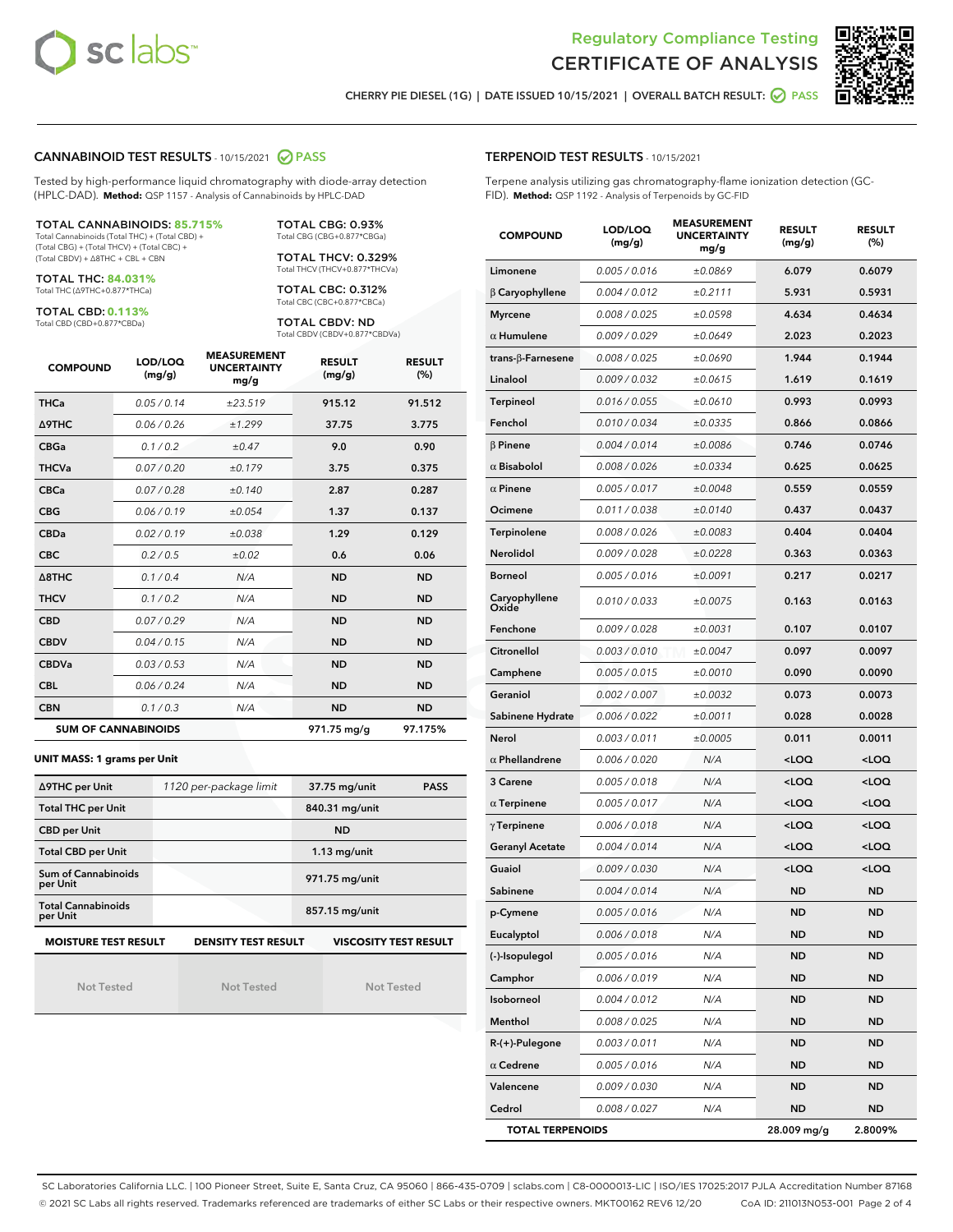



CHERRY PIE DIESEL (1G) | DATE ISSUED 10/15/2021 | OVERALL BATCH RESULT: @ PASS

# CATEGORY 1 PESTICIDE TEST RESULTS - 10/14/2021 @ PASS

Pesticide and plant growth regulator analysis utilizing high-performance liquid chromatography-mass spectrometry (HPLC-MS) or gas chromatography-mass spectrometry (GC-MS). \*GC-MS utilized where indicated. **Method:** QSP 1212 - Analysis of Pesticides and Mycotoxins by LC-MS or QSP 1213 - Analysis of Pesticides by GC-MS

| <b>COMPOUND</b>             | LOD/LOQ<br>$(\mu g/g)$ | <b>ACTION</b><br>LIMIT<br>$(\mu g/g)$ | <b>MEASUREMENT</b><br><b>UNCERTAINTY</b><br>$\mu$ g/g | <b>RESULT</b><br>$(\mu g/g)$ | <b>RESULT</b> |
|-----------------------------|------------------------|---------------------------------------|-------------------------------------------------------|------------------------------|---------------|
| Aldicarb                    | 0.03/0.08              | $>$ LOD                               | N/A                                                   | <b>ND</b>                    | <b>PASS</b>   |
| Carbofuran                  | 0.02 / 0.05            | $>$ LOD                               | N/A                                                   | <b>ND</b>                    | <b>PASS</b>   |
| Chlordane*                  | 0.03 / 0.08            | $\ge$ LOD                             | N/A                                                   | <b>ND</b>                    | <b>PASS</b>   |
| Chlorfenapyr*               | 0.03/0.10              | $\ge$ LOD                             | N/A                                                   | <b>ND</b>                    | <b>PASS</b>   |
| Chlorpyrifos                | 0.02 / 0.06            | $\ge$ LOD                             | N/A                                                   | <b>ND</b>                    | <b>PASS</b>   |
| Coumaphos                   | 0.02 / 0.07            | $\ge$ LOD                             | N/A                                                   | <b>ND</b>                    | <b>PASS</b>   |
| Daminozide                  | 0.02 / 0.07            | $\ge$ LOD                             | N/A                                                   | <b>ND</b>                    | <b>PASS</b>   |
| <b>DDVP</b><br>(Dichlorvos) | 0.03/0.09              | $>$ LOD                               | N/A                                                   | <b>ND</b>                    | <b>PASS</b>   |
| Dimethoate                  | 0.03/0.08              | $>$ LOD                               | N/A                                                   | <b>ND</b>                    | <b>PASS</b>   |
| Ethoprop(hos)               | 0.03/0.10              | $\ge$ LOD                             | N/A                                                   | <b>ND</b>                    | <b>PASS</b>   |
| Etofenprox                  | 0.02 / 0.06            | $\ge$ LOD                             | N/A                                                   | <b>ND</b>                    | <b>PASS</b>   |
| Fenoxycarb                  | 0.03 / 0.08            | $\ge$ LOD                             | N/A                                                   | <b>ND</b>                    | <b>PASS</b>   |
| Fipronil                    | 0.03/0.08              | $\ge$ LOD                             | N/A                                                   | <b>ND</b>                    | <b>PASS</b>   |
| Imazalil                    | 0.02 / 0.06            | $\ge$ LOD                             | N/A                                                   | <b>ND</b>                    | <b>PASS</b>   |
| Methiocarb                  | 0.02 / 0.07            | $\ge$ LOD                             | N/A                                                   | <b>ND</b>                    | <b>PASS</b>   |
| Methyl<br>parathion         | 0.03/0.10              | $\ge$ LOD                             | N/A                                                   | <b>ND</b>                    | <b>PASS</b>   |
| <b>Mevinphos</b>            | 0.03/0.09              | $\ge$ LOD                             | N/A                                                   | <b>ND</b>                    | <b>PASS</b>   |
| Paclobutrazol               | 0.02 / 0.05            | $\ge$ LOD                             | N/A                                                   | <b>ND</b>                    | <b>PASS</b>   |
| Propoxur                    | 0.03/0.09              | $\ge$ LOD                             | N/A                                                   | <b>ND</b>                    | <b>PASS</b>   |
| Spiroxamine                 | 0.03 / 0.08            | $\ge$ LOD                             | N/A                                                   | <b>ND</b>                    | <b>PASS</b>   |
| <b>Thiacloprid</b>          | 0.03/0.10              | $\ge$ LOD                             | N/A                                                   | <b>ND</b>                    | <b>PASS</b>   |
|                             |                        |                                       |                                                       |                              |               |

# CATEGORY 2 PESTICIDE TEST RESULTS - 10/14/2021 @ PASS

| <b>COMPOUND</b>          | LOD/LOQ<br>$(\mu g/g)$ | <b>ACTION</b><br>LIMIT<br>$(\mu g/g)$ | <b>MEASUREMENT</b><br><b>UNCERTAINTY</b><br>$\mu$ g/g | <b>RESULT</b><br>$(\mu g/g)$ | <b>RESULT</b> |
|--------------------------|------------------------|---------------------------------------|-------------------------------------------------------|------------------------------|---------------|
| Abamectin                | 0.03/0.10              | 0.1                                   | N/A                                                   | <b>ND</b>                    | <b>PASS</b>   |
| Acephate                 | 0.02/0.07              | 0.1                                   | N/A                                                   | <b>ND</b>                    | <b>PASS</b>   |
| Acequinocyl              | 0.02/0.07              | 0.1                                   | N/A                                                   | <b>ND</b>                    | <b>PASS</b>   |
| Acetamiprid              | 0.02 / 0.05            | 0.1                                   | N/A                                                   | <b>ND</b>                    | <b>PASS</b>   |
| Azoxystrobin             | 0.02/0.07              | 0.1                                   | N/A                                                   | <b>ND</b>                    | <b>PASS</b>   |
| <b>Bifenazate</b>        | 0.01/0.04              | 0.1                                   | N/A                                                   | <b>ND</b>                    | <b>PASS</b>   |
| <b>Bifenthrin</b>        | 0.02 / 0.05            | 3                                     | N/A                                                   | <b>ND</b>                    | <b>PASS</b>   |
| <b>Boscalid</b>          | 0.03/0.09              | 0.1                                   | N/A                                                   | <b>ND</b>                    | <b>PASS</b>   |
| Captan                   | 0.19/0.57              | 0.7                                   | N/A                                                   | <b>ND</b>                    | <b>PASS</b>   |
| Carbaryl                 | 0.02/0.06              | 0.5                                   | N/A                                                   | <b>ND</b>                    | <b>PASS</b>   |
| Chlorantranilip-<br>role | 0.04/0.12              | 10                                    | N/A                                                   | <b>ND</b>                    | <b>PASS</b>   |
| Clofentezine             | 0.03/0.09              | 0.1                                   | N/A                                                   | <b>ND</b>                    | <b>PASS</b>   |

# CATEGORY 2 PESTICIDE TEST RESULTS - 10/14/2021 continued

| <b>COMPOUND</b>               | LOD/LOQ<br>(µg/g) | <b>ACTION</b><br><b>LIMIT</b><br>$(\mu g/g)$ | <b>MEASUREMENT</b><br><b>UNCERTAINTY</b><br>µg/g | <b>RESULT</b><br>(µg/g) | <b>RESULT</b> |
|-------------------------------|-------------------|----------------------------------------------|--------------------------------------------------|-------------------------|---------------|
| Cyfluthrin                    | 0.12 / 0.38       | $\overline{c}$                               | N/A                                              | ND                      | <b>PASS</b>   |
| Cypermethrin                  | 0.11 / 0.32       | 1                                            | N/A                                              | <b>ND</b>               | PASS          |
| <b>Diazinon</b>               | 0.02 / 0.05       | 0.1                                          | N/A                                              | <b>ND</b>               | <b>PASS</b>   |
| Dimethomorph                  | 0.03 / 0.09       | 2                                            | N/A                                              | ND                      | PASS          |
| Etoxazole                     | 0.02 / 0.06       | 0.1                                          | N/A                                              | ND                      | PASS          |
| Fenhexamid                    | 0.03 / 0.09       | 0.1                                          | N/A                                              | ND                      | <b>PASS</b>   |
| Fenpyroximate                 | 0.02 / 0.06       | 0.1                                          | N/A                                              | ND                      | <b>PASS</b>   |
| Flonicamid                    | 0.03 / 0.10       | 0.1                                          | N/A                                              | ND                      | PASS          |
| Fludioxonil                   | 0.03 / 0.10       | 0.1                                          | N/A                                              | ND                      | PASS          |
| Hexythiazox                   | 0.02 / 0.07       | 0.1                                          | N/A                                              | <b>ND</b>               | <b>PASS</b>   |
| Imidacloprid                  | 0.04 / 0.11       | 5                                            | N/A                                              | ND                      | <b>PASS</b>   |
| Kresoxim-methyl               | 0.02 / 0.07       | 0.1                                          | N/A                                              | ND                      | <b>PASS</b>   |
| <b>Malathion</b>              | 0.03 / 0.09       | 0.5                                          | N/A                                              | <b>ND</b>               | <b>PASS</b>   |
| Metalaxyl                     | 0.02 / 0.07       | $\overline{c}$                               | N/A                                              | <b>ND</b>               | PASS          |
| Methomyl                      | 0.03 / 0.10       | 1                                            | N/A                                              | ND                      | <b>PASS</b>   |
| Myclobutanil                  | 0.03/0.09         | 0.1                                          | N/A                                              | <b>ND</b>               | <b>PASS</b>   |
| Naled                         | 0.02 / 0.07       | 0.1                                          | N/A                                              | <b>ND</b>               | <b>PASS</b>   |
| Oxamyl                        | 0.04 / 0.11       | 0.5                                          | N/A                                              | ND                      | PASS          |
| Pentachloronitro-<br>benzene* | 0.03 / 0.09       | 0.1                                          | N/A                                              | <b>ND</b>               | <b>PASS</b>   |
| Permethrin                    | 0.04 / 0.12       | 0.5                                          | N/A                                              | <b>ND</b>               | <b>PASS</b>   |
| Phosmet                       | 0.03 / 0.10       | 0.1                                          | N/A                                              | ND                      | <b>PASS</b>   |
| Piperonylbu-<br>toxide        | 0.02 / 0.07       | 3                                            | N/A                                              | <b>ND</b>               | <b>PASS</b>   |
| Prallethrin                   | 0.03 / 0.08       | 0.1                                          | N/A                                              | <b>ND</b>               | <b>PASS</b>   |
| Propiconazole                 | 0.02 / 0.07       | 0.1                                          | N/A                                              | <b>ND</b>               | <b>PASS</b>   |
| Pyrethrins                    | 0.04 / 0.12       | 0.5                                          | N/A                                              | ND                      | <b>PASS</b>   |
| Pyridaben                     | 0.02 / 0.07       | 0.1                                          | N/A                                              | ND                      | <b>PASS</b>   |
| Spinetoram                    | 0.02 / 0.07       | 0.1                                          | N/A                                              | ND                      | <b>PASS</b>   |
| Spinosad                      | 0.02 / 0.07       | 0.1                                          | N/A                                              | <b>ND</b>               | PASS          |
| Spiromesifen                  | 0.02 / 0.05       | 0.1                                          | N/A                                              | ND                      | <b>PASS</b>   |
| Spirotetramat                 | 0.02 / 0.06       | 0.1                                          | N/A                                              | ND                      | <b>PASS</b>   |
| Tebuconazole                  | 0.02 / 0.07       | 0.1                                          | N/A                                              | ND                      | <b>PASS</b>   |
| Thiamethoxam                  | 0.03 / 0.10       | 5                                            | N/A                                              | ND                      | <b>PASS</b>   |
| Trifloxystrobin               | 0.03 / 0.08       | 0.1                                          | N/A                                              | <b>ND</b>               | <b>PASS</b>   |

SC Laboratories California LLC. | 100 Pioneer Street, Suite E, Santa Cruz, CA 95060 | 866-435-0709 | sclabs.com | C8-0000013-LIC | ISO/IES 17025:2017 PJLA Accreditation Number 87168 © 2021 SC Labs all rights reserved. Trademarks referenced are trademarks of either SC Labs or their respective owners. MKT00162 REV6 12/20 CoA ID: 211013N053-001 Page 3 of 4